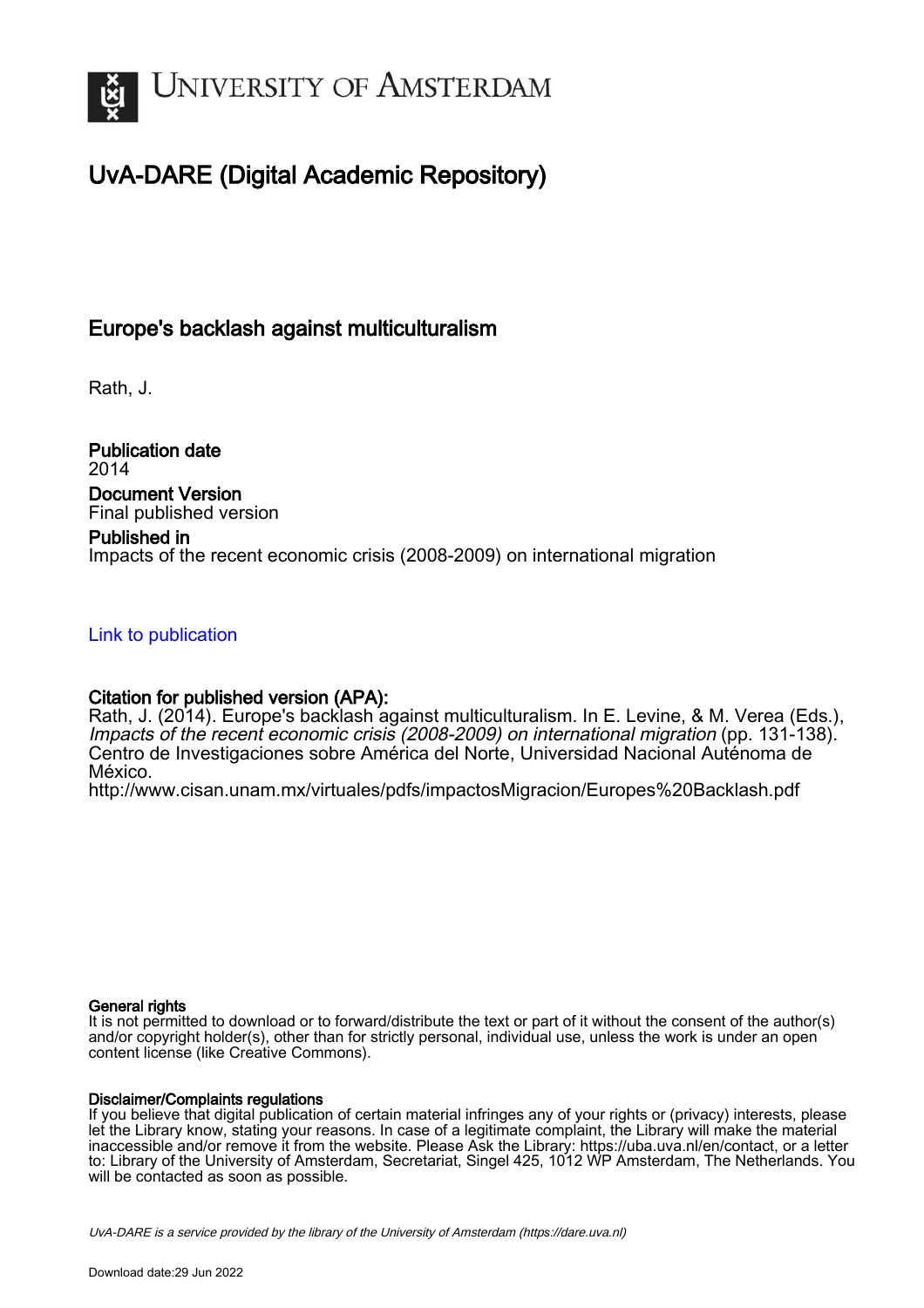## EUROPE'S BACKLASH AGAINST MULTICULTURALISM1

*Jan Rath\**

In summer 2010, the world championship for men's national soccer teams was held in South Africa, the country that after many years of painful struggle prevailed over Apartheid. Spain won the tournament, but the revelation was Germany. Although Germany's is historically one of the most successful national teams, the calculating, unimaginative way the team used to play was not always much appreciated. Throughout the 2010 tournament, however, Germany impressed fans by playing an attractive, aggressive soccer game. After the rousing 4-1 victory over England, the *Welt am Sonntag* (Frommann 2010) exclaimed, "With courage and strength the German footballers were knocking on the gates of heaven. The happy ending for the midsummer fairy tale is getting closer." The team, interestingly enough, represented the new, multicultural Germany. Five players were born outside the country (in Poland, Yugoslavia, and Brazil), one had dual German-Ghanaian nationality, and several others were second-generation immigrants of Nigerian, Spanish, Tunisian, and Turkish origin. Christian Seifert, ceo of the German Football League, was jubilant: "[Germany] is a multi-cultural society where people come, where people live, where people love to be, and the national team as you see it is very different from those of former days. In 1998, all those who played for Germany had German parents. Right now we have a lot of players with migrant backgrounds. . . . So, today's German national team is proof of the success of the German national model" (Goal 2010).

Later that summer, German Bundeskanzler Angela Merkel made a public statement saying that the attempts to build a multicultural society in Germany had "utterly failed." Her comments came amid an intense debate about immigration and multiculturalism or, to be more precise, the death of *Multikulti*. The polemic first heated up in August when a former Social Democratic senator and senior official at Germany's central bank, Thilo Sarrazin, published a book with

<sup>1</sup> An earlier version of this article was published by the *Harvard International Review*, January 6, 2011, http://hir.harvard.edu/debating-multiculturalism?page=0,0.

<sup>\*</sup> Head of the Department of Sociology and Anthropology and researcher at the Institute for Migration and Ethnic Studies (imes) and the Center for Urban Studies at the University of Amsterdam, and European chair of International Metropolis, www.janrath.com.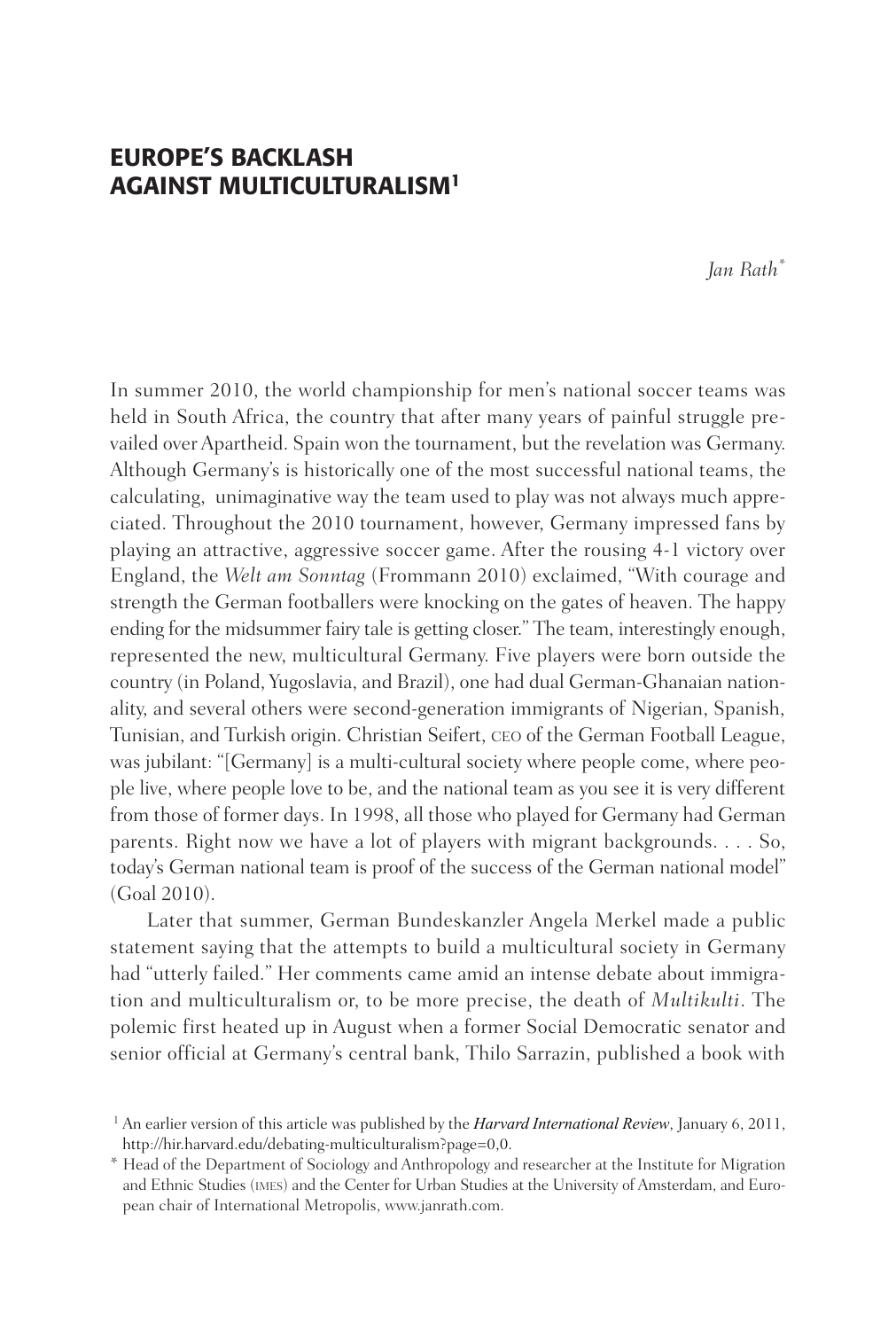#### 132 JAN RATH

the provocative title *Deutschland schabt sich ab* (Germany Is Digging Its Own Grave) (2010). He stated that "no immigrant group other than Muslims is so strongly connected with claims on the welfare state and crime." These immigrant groups would be unwilling and incapable of integrating into the mainstream, something that according to Sarrazin would be due to their gene pool. Many people were appalled to hear such statements 65 years after World War II and accused him of racism and anti-Semitism. But the senator has already sold more than one million copies of the book. Furthermore, various surveys showed that approximately one-third of the German population believed the country had been "overrun by foreigners." Meanwhile, anti-immigrant political parties (initially Die Republikaner and later Die Freiheit) had been carving out a niche in the German electoral market, while mainstream parties, the Christian Democrats in particular, had become anxious about their electoral position. One really wonders how it is possible that the country that enthusiastically embraced multiculturalism during the World Cup condemned it so loudly less than three months later. So much for the midsummer fairy tale.

Germany is apparently confused about immigration and its resulting ethnic and religious diversity. Two years later, at the European championships, the German soccer team failed to qualify for the finals again. This time the popular German newspaper *Bild* (2012) struck a different tone, arguing that the players with immigrant backgrounds were to blame for this failure, as they refrained from singing the national anthem. But Germany is not the only country experiencing this: we are witnessing similar situations in Austria, Belgium, Denmark, Finland, France, Italy, the Netherlands, Norway, Sweden, Switzerland, and the UK. Governments in these countries, which until recently in various ways and with differing levels of intensity welcomed immigrants and even invited them to settle and allowed or encouraged them to establish their own institutions, shifted gears to embark on restrictive immigration and tougher integration policies, placing increasing emphasis on native norms, values, and behavior and on disciplining the "Other." The "new realism" that has informed this shift has been accompanied by fierce criticism of the "ethnic minorities industry," i.e., the self-proclaimed leadership of immigrant ethnic and religious minorities, the native white advocates of multiculturalism, as well as their institutions. In so doing, the political leadership felt it ought to respond to the smoldering discontent among parts of the native white population and to the plethora of populist, anti-immigrant parties that had so successfully won the hearts of the discontented. In several cases, including Austria, Denmark, and the Netherlands, these parties even managed to become part of or closely associated with the ruling government. Although bigots, racists, fascists, and neo-Nazis gravitate to these radical parties, it would be too simple to say that each and every supporter is a neo-Nazi in disguise.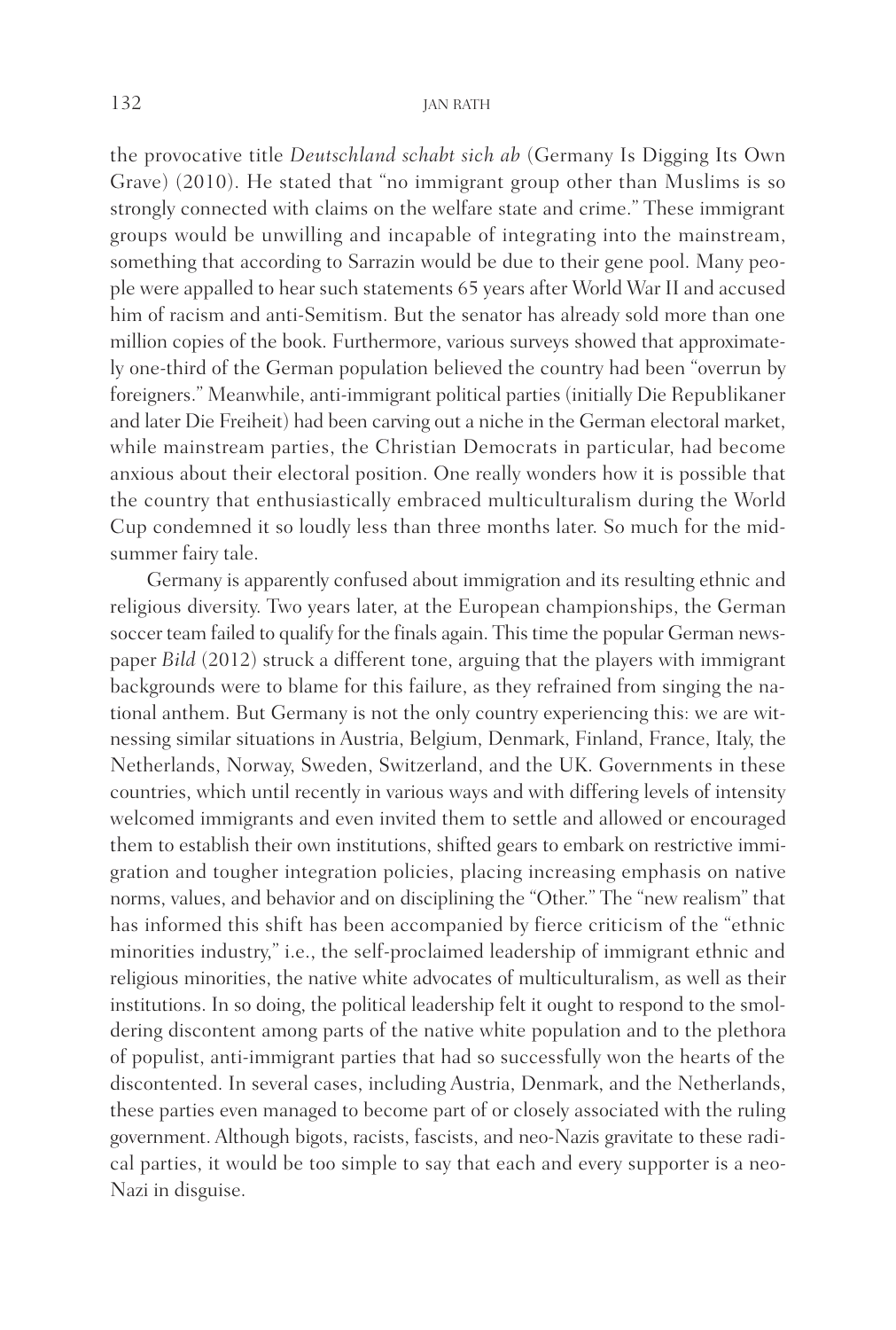What, then, is happening in Europe nowadays? Has Europe been taken hostage by a bunch of twisted political entrepreneurs who have lost their minds, forgotten the lessons of 1933-1945 and the holocaust, and who are trying to gain political influence by trampling on immigrant ethnic and religious minorities? Or is it that Europeans have been too naive with regard to accepting individuals and groups from countries that are —or are seen as— culturally distant from the imagined national centers? Or should the current political mood be explained as a reaction to the politics of obstinate, left-wing lunatics and prophets of boundless multiculturalism?

There are no easy answers. In practice, things are much more complicated than popular wisdom suggests, and a wider perspective is needed to fully comprehend the current developments. Let us briefly examine a number of aspects.

First of all, it remains to be seen that we are dealing with a uniquely European situation. The rise of populist political movements that capitalize on anti-immigrant, anti-multicultural, and anti-government sentiments, religious fundamentalism, and narrow-minded nationalism can also be observed elsewhere. Take the United States. The recent immigration enforcement legislation in Arizona, the rise of the Tea Party with their swipes at minorities, and some of the recent electoral campaigns only serve to demonstrate that Europe is not alone. Australia, a country once notorious for its White Australian policy in days of yore, shifted to multiculturalism in the 1970s, but had already abolished its unconditional embrace of multiculturalism by the 1990s. This coincided with the rise of Pauline Hanson's One Nation party. Mrs. Hanson was by no means a friend of immigration and diversity. She was quoted as saying, "I believe we are in danger of being swamped by Asians," and, "Of course, I will be called racist but, if I can invite whom I want into my home, then I should have the right to have a say in who comes into my country," and she complained constantly about "reverse racism" and "political correctness" (*The Australian* 2010). One Nation never constituted a government, but her influence was unarguably huge. Since the 1990s, Australia has been advocating the idea of a "shared national identity' (with a remarkably high appreciation of the Anglo-Celtic heritage). Canada has treasured the public acceptance of ethnic and religious difference and support of cultural pluralism as a core element of its identity since the early 1970s. But Canada, too, hit upon the limits of multiculturalism, and the call for what has euphemistically come to be known as "reasonable accommodation" resounds loudly in the public realm today. It is unarguably true that these "classical countries of immigration" are more inclined to accept immigration as a fact of life and are not shocked when newcomers constitute ethnic enclaves. In that sense, everything is relative. For cultural backlash is everywhere and certainly not confined to Europe.

Secondly, it also remains to be seen that we are witnessing a rise of concerns about immigration and cultural, ethnic, and religious diversity. As early as 1968,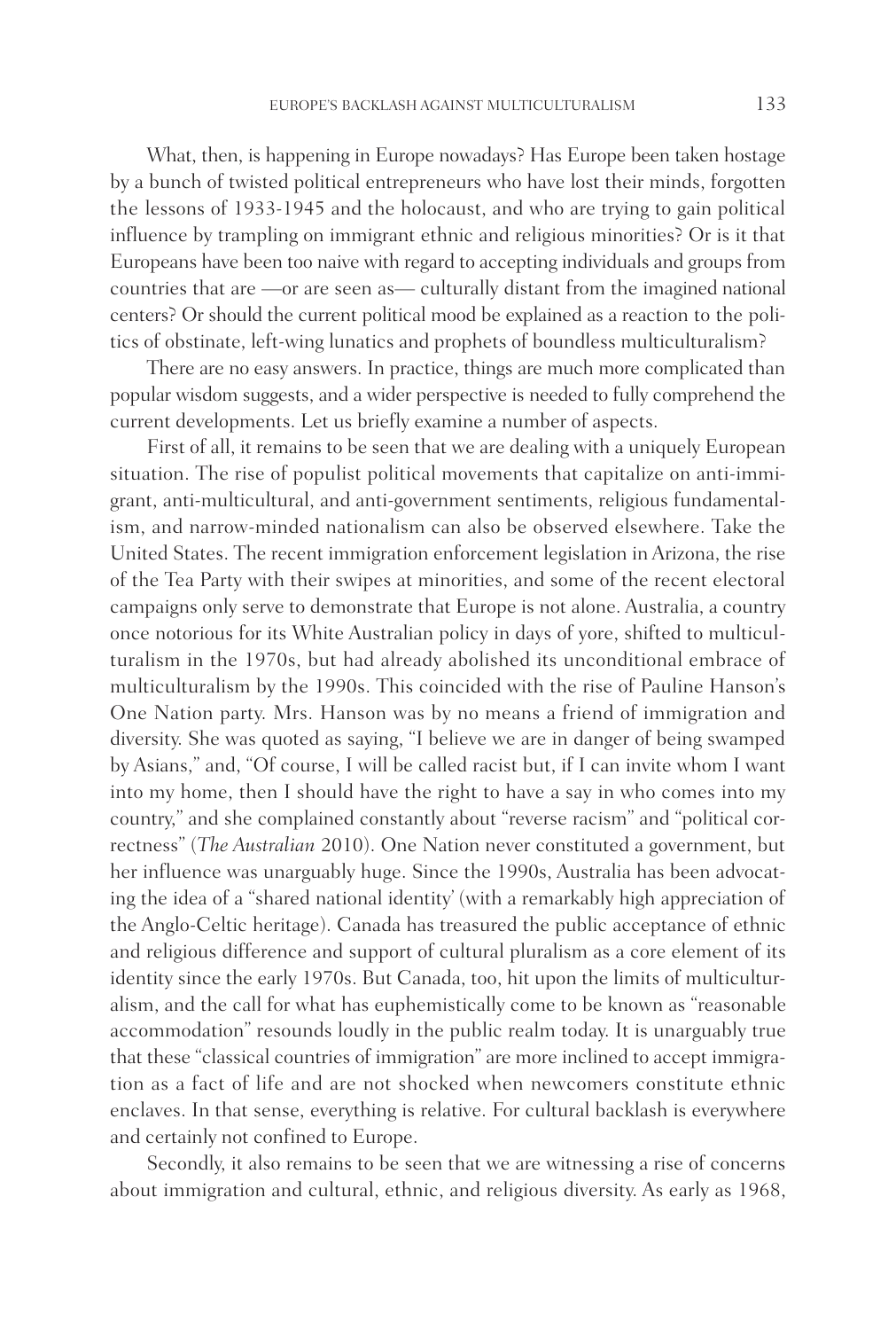the British Conservative leader Enoch Powell made a rather controversial speech in which he warned against "rivers of blood" due to what he saw as the continued unchecked immigration from the Commonwealth to Britain and the "race-relations problems" subsequent to that. His speech with its open appeal to racial hatred was declared "evil" at the time, but it inspired Margaret Thatcher (who had become prime minister shortly afterwards) to use the gist of his argument for her immigration and race-relations policies. A noteworthy side-effect was that by adopting a strong position, Thatcher stole the National Front's thunder, resulting in the demise of this racist party and a further rise of the Tory Party. In France, maverick politician Jean Marie Le Pen rose to prominence in the 1980s. He gained widespread popularity with his nationalist, anti-immigration platform. The very fact that he repeatedly denied the holocaust and put anti-Semitic slurs on Jewish politicians did not prevent numerous French voters from supporting him as candidate for the position of *président de la république*. Other politicians tried to take the wind out of Le Pen's sails by reaching out to xenophobic voters. In 1989, President Mitterrand said, "Il y a un seuil de tolérance" (there is a threshold of tolerance), implying that immigrants were a nuisance indeed and that the proportion of immigrants present in a population had to be minimized. Jacques Chirac joined this lamentation by complaining about "du bruit et des odeurs" (the noises and the smells) generated by African immigrants. Many voters grasped the message only too well. In Austria, Jörg Haider was a successful regional politician before he joined the national government in 2000. He was notorious for his offensive statements about immigration and immigrants, Muslim immigrants in particular, whose attitude and behavior were in his eyes incompatible with "Western" ones. In other countries, including Belgium, the Netherlands, and Germany, similar political situations arose. Peculiarly enough, many observers have a rather short memory when it comes to these matters. In the Netherlands, the country that likes to cherish the self-image of tolerance and the live-and-let-live mentality, it is often claimed that problematizing immigration and multiculturalism was not PC until very recently. The government pursued a multicultural policy —so it is believed— but not one single individual dared make any critical comment. Apart from the fact that the Netherlands never pursued such a policy —at best it paid lip service to the maintenance of ethnic and religious difference—, the critics apparently failed to notice the intense media debates in the early 1980s, or the election of dozens of racist politicians to Parliament and local councils since the early 1980s. Perhaps they were beamed up to the Starship Enterprise during these spectacular events. What is relevant here is that concerns about immigration and diversity have been voiced for quite a long time. So, what else is new?

Thirdly, discussions about immigrant ethnic and religious minorities and their relations with the mainstream are often dogged by explicit or implicit references to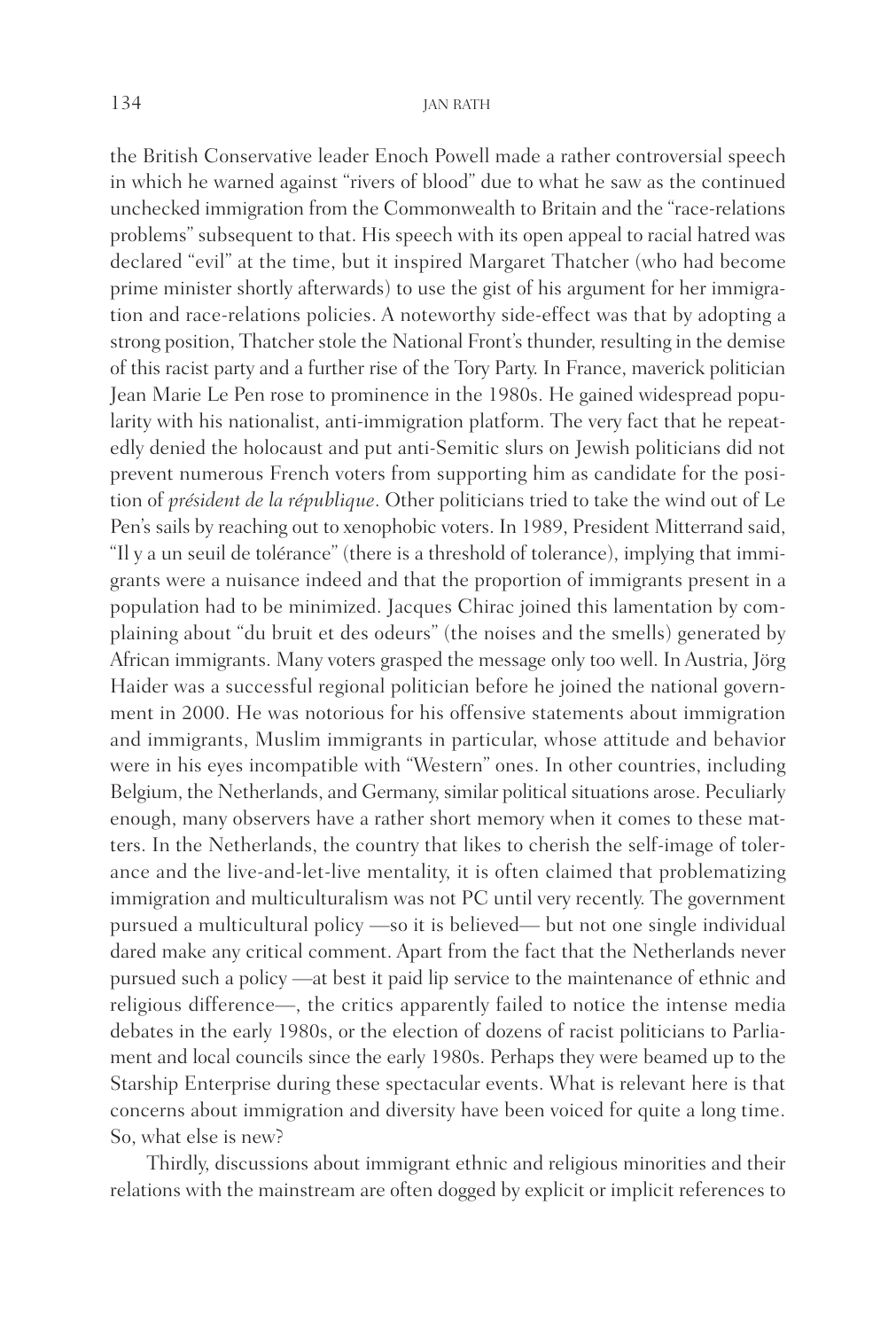Europe's Judeo-Christian tradition and its incompatibility with that of immigrants. Immigrants from Muslim traditions in particular are supposedly incapable of embracing modern norms, values, and behavior, and have little or no understanding of democracy, gender equality, acceptance of homosexuality, and so forth. (This argument is never used in reference to highly-skilled and wealthy immigrants from Japan or visitors from the Vatican.) These references, however, are not unproblematic. To the extent that such a tradition exists, there is a lot to be said against it. It was in the name of Christianity that soldiers and tradesmen sailed the ocean in sunshine, wind, and rain to conquer the rest of the world. Trade wars, looting, slavery, and colonial exploitation were only a few of the blessings of the Judeo-Christian tradition. The Judeo-Christian tradition, moreover, could not prevent two world wars, nor the holocaust, nor the troubles in Northern Ireland, nor the mass expulsion of Roma from France. References to the Judeo-Christian tradition, furthermore, fail to appreciate the fact that Europe is rapidly secularizing, or that people of other religions or cultures have historically been subjects of Europe's nation-states. Islam is often regarded as an immigrant religion, as something entirely new, but this obscures the historical presence of indigenous Muslims in Eastern Europe or the presence of Muslims in (former) colonial areas. The United Kingdom, the French republic and the kingdom of the Netherlands ruled many millions of Muslims in the Middle East, Northern Africa, India and Pakistan, and Indonesia. But even if we imagined a Europe without Muslims —a purely theoretical exercise of course, just for the sake of argument—, we would find immense internal diversity. Those who refer to the Judeo-Christian tradition may pretend that Europe is a cultural unit existing within clear-cut boundaries, but the opposite is true. In fact, all references to this tradition mainly serve the construction of Europe as a coherent and cohesive unit.

Fourthly, discussions about the ethnic or religious Other always pertain to fixed imaginary categories. The category of Muslims, then, invariably encompasses men with long beards in white dresses, silenced women with head scarves or burkas, and agitated young men who make anti-Semitic statements about Jews and Israel and abuse homosexuals. All Muslim immigrants are supposedly ignorant people with insufficient proficiency in the host country's language, people with unskilled jobs —if they are employed at all—, and people who live in inner-city working class areas or the *banlieues*, people who, in the words of the Somali anti-Muslim and anti-multiculturalism activist Ayaan Hirsi Ali, never read the famous works of Voltaire, in short, folks who do not conform to mainstream norms, values, attitudes, who failed to notice the Enlightenment, who missed the boat to modernity, and who live parallel lives. Sure enough, those people do exist. But there are numerous other Muslim immigrants who do not conform to these inane stereotypes. In fact, the overwhelming majority of "Muslims" in Europe never visit a mosque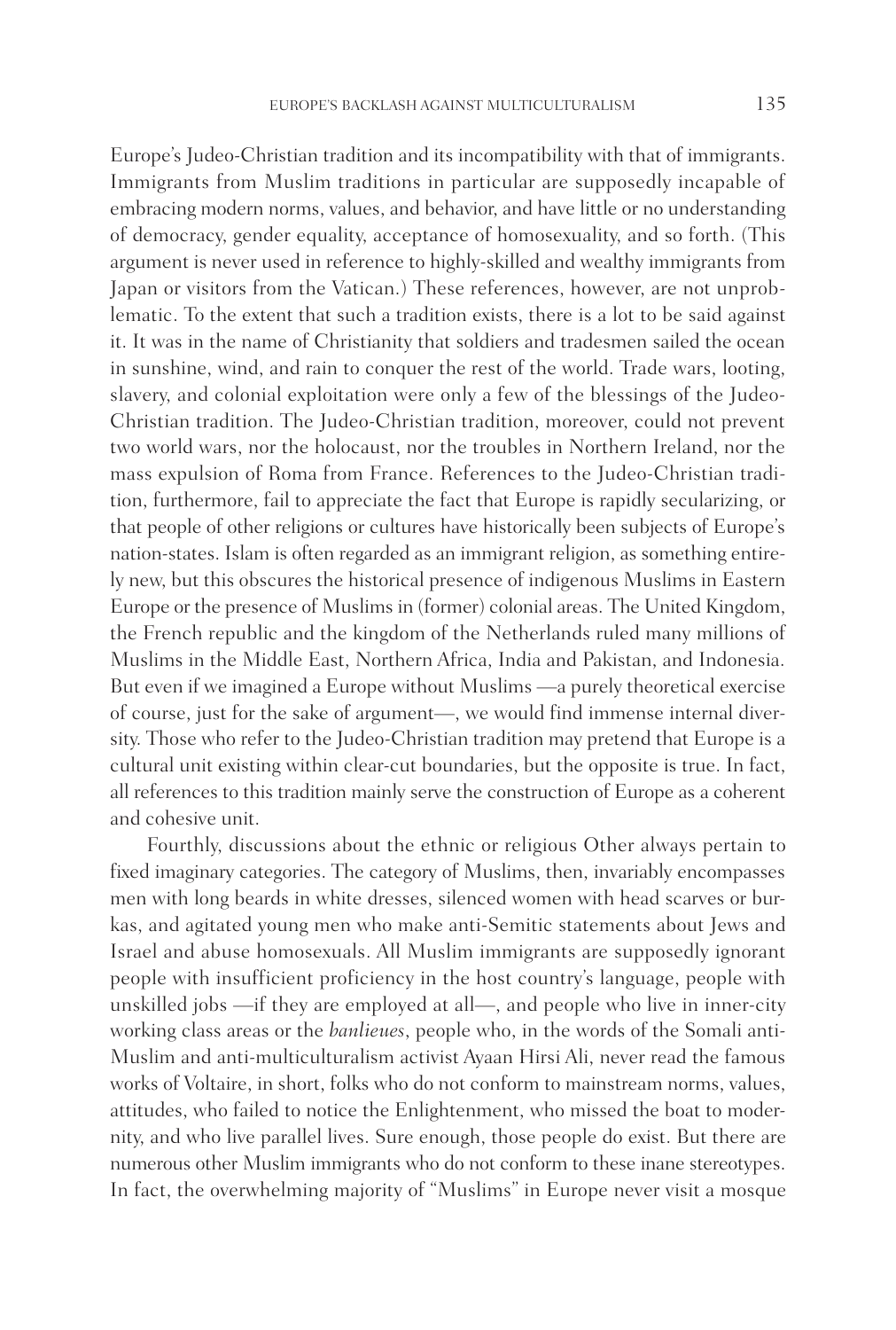#### 136 JAN RATH

and do not feel represented by the unworldly imams that journalists are so crazy about. Likewise, something like a cohesive "Muslim community," to be sure, does not actually exist. Muslims in Europe, like all ordinary people, come in all shapes and sizes. They come from different countries, have different migration histories, different levels of education, different class positions, live in different neighborhoods, and have different political loyalties, life styles, and religious and ethnic identities and feelings of belonging. What's more, these differences are utterly dynamic; they change continuously, partly under the influence of the specific context in which they live, and this leads to ever more variety. Talking about "the" Muslims or about "the" ethnic minorities, therefore, is increasingly out of sync with everyday reality.

Fifthly, something always seems to be overlooked in these kinds of discussions. There is a more fundamental but rather general discontentment in Europe about the role of the state, the welfare state in particular, and about the elites who have been ruling the country and created the situation that we are now in. For several decades, Europe has been pursuing a neo-liberal course. Competitiveness and economic growth were to be boosted by giving more space to the business sector and by organizing society as if it were a private enterprise. Welfare-state provisions were considered acceptable as long as they served these goals. Since the 1980s and 1990s, all European countries have deregulated the economy and dismantled the welfare state, leading to ever more precarious labor market conditions. Also, a plethora of services once offered by the state or by institutions operating under the aegis of the state have been privatized. So, health care, postal and telephone services, public utilities such as gas, water, and electricity, public transportation, etc., are now available on the private market. So far, so good. The pundits of neo-liberalism slap one another on the back, but numerous consumers —oh, excuse me— citizens fail to acknowledge the blessings of this system: the costs of health care have been soaring, while fewer services have been made available; the telephone market has become hopelessly non-transparent; public transportation has gone downhill; and so forth. More fundamentally, the overall quality of the public sector has seriously deteriorated both in terms of services offered to the public and in terms of quality of working conditions for civil servants. As for the latter, the introduction of output-driven quality-control systems has increased red tape with a rising number of "managers" in a position of control, and de-professionalization looms large. The mindless liberalization of the economy, the impudent pursuit of self-interest, and the perplexing lack of public responsibility and accountability eventually resulted in the current economic crisis . . . and Joe the Plummer is expected to pay the bill. People expect the state to take care of them, but many feel abandoned.

Those who find themselves —rightly or wrongly— on the wrong side of the tracks, are keen to point out the culprit. And there they are: immigrants and the elite. As for the latter, the economic elite have been too busy going for profit; the cultural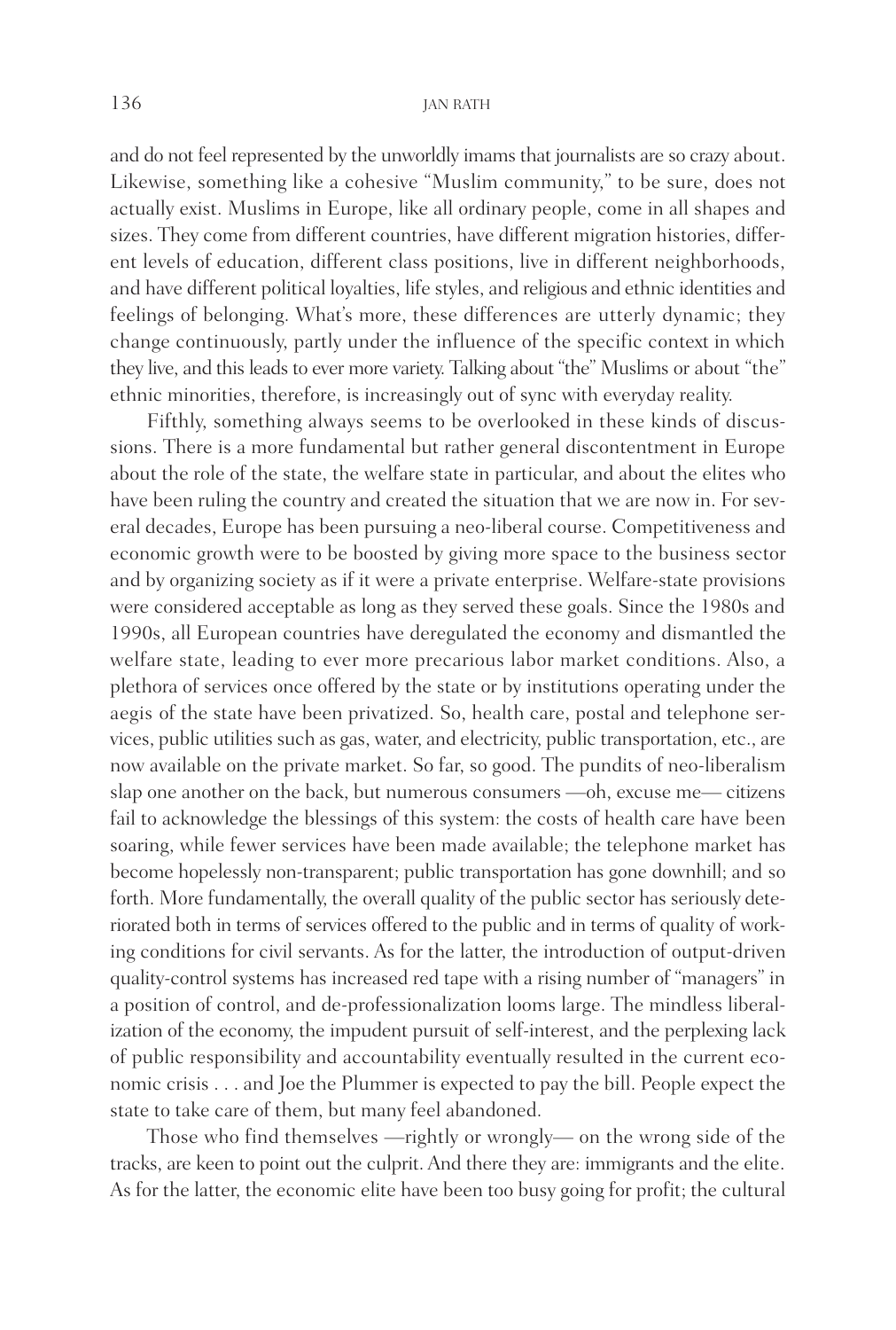elite have been on their own in lofty artistic spheres, splashing taxpayers' money on their own hobbies; the scientific elite —the social sciences in particular— have lost touch with Joe's reality; the political elite are bickering all the time, indulging in inanities instead of addressing "real" problems. This slanted representation of reality has been propelled by a media industry that is continuously on the lookout for a scoop and a scandal. At this moment, it is easy and rewarding to make a lot of fuss about minorities with little political clout. Moderate local politicians, part of the cursed political elite, are keen to show their credentials to Joe the Plummer. Some, like the deputy mayor of The Hague, Marnix Norder, talk about a "tsunami of immigrants," referring to labor migrants from EU-member-state Poland, as a means of putting political pressure on the central government for more funding. But in so doing, they are reproducing unfounded suggestions of uncontrollability and irreparable damage. In this political climate, one can easily get the impression that a Turkish girl's head scarf is a serious problem, while the fact that she dropped out of high school, is excluded from the labor market, and cannot develop her talents to the interest of herself or of society at large is seen as less relevant. For to the extent that there is a cultural backlash in Europe, it is about fear and the lack of social security of mainstream people; it is against the cultural, economic, and political elites who are regarded as responsible for this; and it is manifested by using politically weak minority groups as a convenient scapegoat.

Last, but not least, while there is a lot of fuss about a "cultural backlash," a miracle is slowly and surely taking shape: ethnic and cultural diversity is becoming commonplace in Europe. In the Netherlands, for instance, while the government was considering banning headscarves in public spaces, the biggest supermarket chain, Albert Heijn, introduced headscarves for the thousands of Turkish, Moroccan, and Pakistani girls and women working as cashiers. They wear the headscarves —in the company color, of course: blue— when they sit behind the cash registers, and nobody has ever bothered about it. Also in the Netherlands, in cities like Amsterdam and Rotterdam, the most popular local radio station, FunX, broadcasts what is called "an urban program," i.e., a program that reaches out to all ethnic and religious minorities by playing different styles of music and talking about the things that matter for all youngsters, regardless of their ethnic or religious background: school, finding a job, politics, shopping, dating, and so forth. And again in the Netherlands, restaurants, fashion, home decorating, sports, and so forth are all thriving thanks to ethnic influences: ethnic food, clothing, and gadgets sell (Aytar and Rath 2012; Rath 2007). Despite complaints about immigration and diversity, and despite integrationist or assimilationist discourses, "multiculturalism by stealth" is *de rigueur*. This almost seems like a midsummer fairy tale.